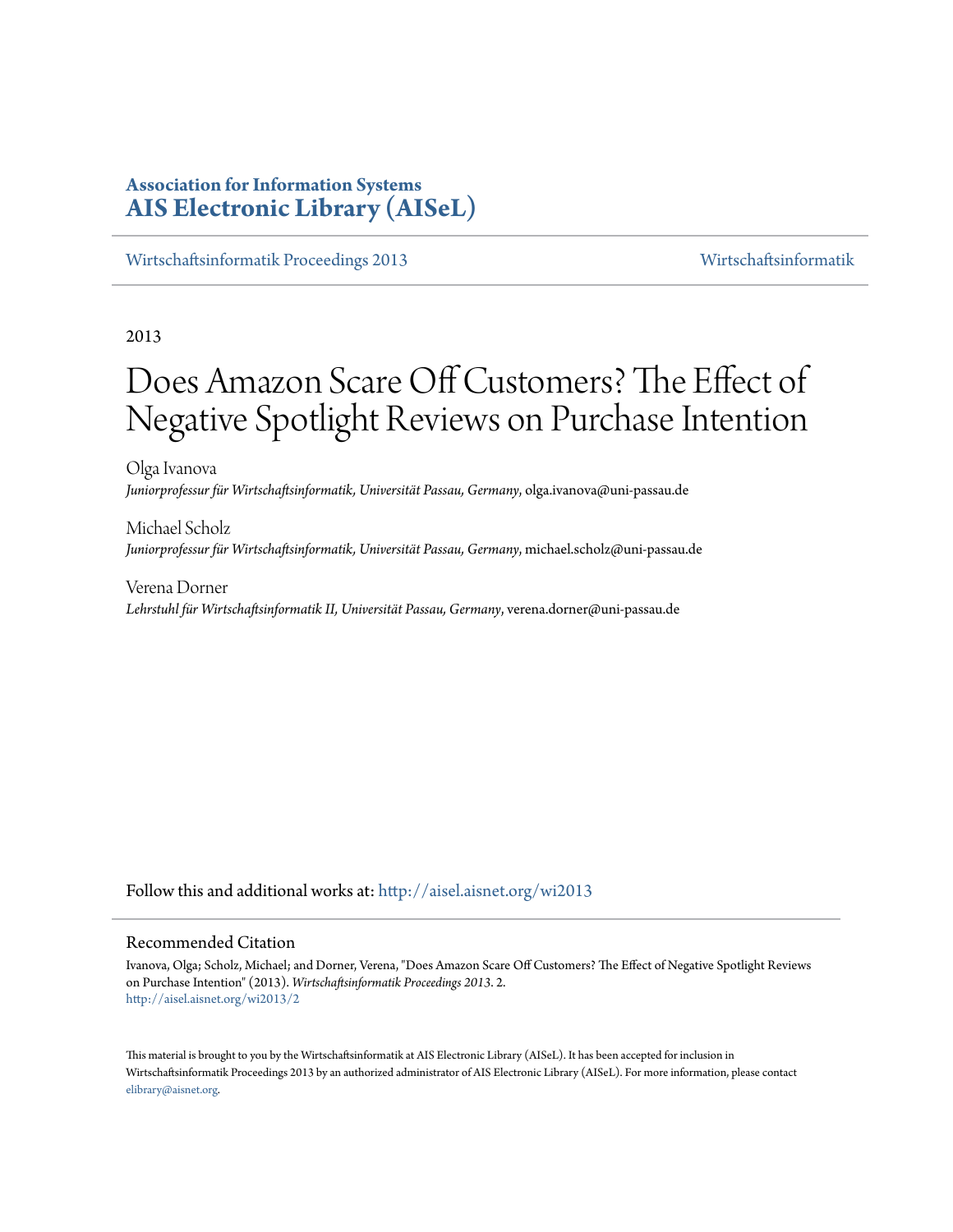# **Does Amazon Scare Off Customers? The Effect of Negative Spotlight Reviews on Purchase Intention**

Olga Ivanova<sup>1</sup>, Michael Scholz<sup>1</sup>, and Verena Dorner<sup>2</sup>

1 Juniorprofessur für Wirtschaftsinformatik, Universität Passau, Germany {olga.ivanova,michael.scholz}@uni-passau.de  $^{2}$  Lehrstuhl für Wirtschaftsinformatik II, Universität Passau, Germany verena.dorner@uni-passau.de

**Abstract.** Online retailers provide review systems to consumers in order to improve perceived trustworthiness and boost sales. We examine the effects of review valence and valence intensity on consumer purchase intention. Review adoption emerges as a novel, important moderating variable. We find that positive reviews have a stronger effect on consumer purchase intention than negative reviews. Moderate reviews always lead to higher purchase intention than extreme reviews, but the size of the effect is greater for extremely negative reviews than moderately negative reviews. The effect is reversed for positive reviews. Our results imply that a recent innovation in Amazon's review system, highlighting negative reviews along with positive spotlight reviews, must be designed carefully to avoid losing customers. Choosing the wrong combination of reviews can diminish the positive effect of spotlight reviews on sales by nearly 20%.

**Keywords:** E-Commerce, Purchase Intention, Consumer Review System, Design

#### **1 Introduction**

Online retailing figures are predicted to continue growing over the next years [1]. This will lead to increased competition among online retailers to attract consumer spending. Recent research indicates that online consumers are particularly attracted by vendors whom they perceive to be highly trustworthy, who offer websites with a high level of usability [2], and who make online shopping feel more sociable [3]. These factors drive consumers' intention to use a vendor's website and purchase products from this website [4].

The decision to purchase a particular product also depends on other factors. Consumers will not buy a product if they are uncertain whether it matches their preferences or whether its quality is as good as advertised [5]. But evaluating products firsthand is costly. Among the possible sources of second-hand information, consumers are more likely to rely on other users than on seller-generated information [6] or even

11<sup>th</sup> International Conference on Wirtschaftsinformatik,

 $27<sup>th</sup>$  February – 01<sup>st</sup> March 2013, Leipzig, Germany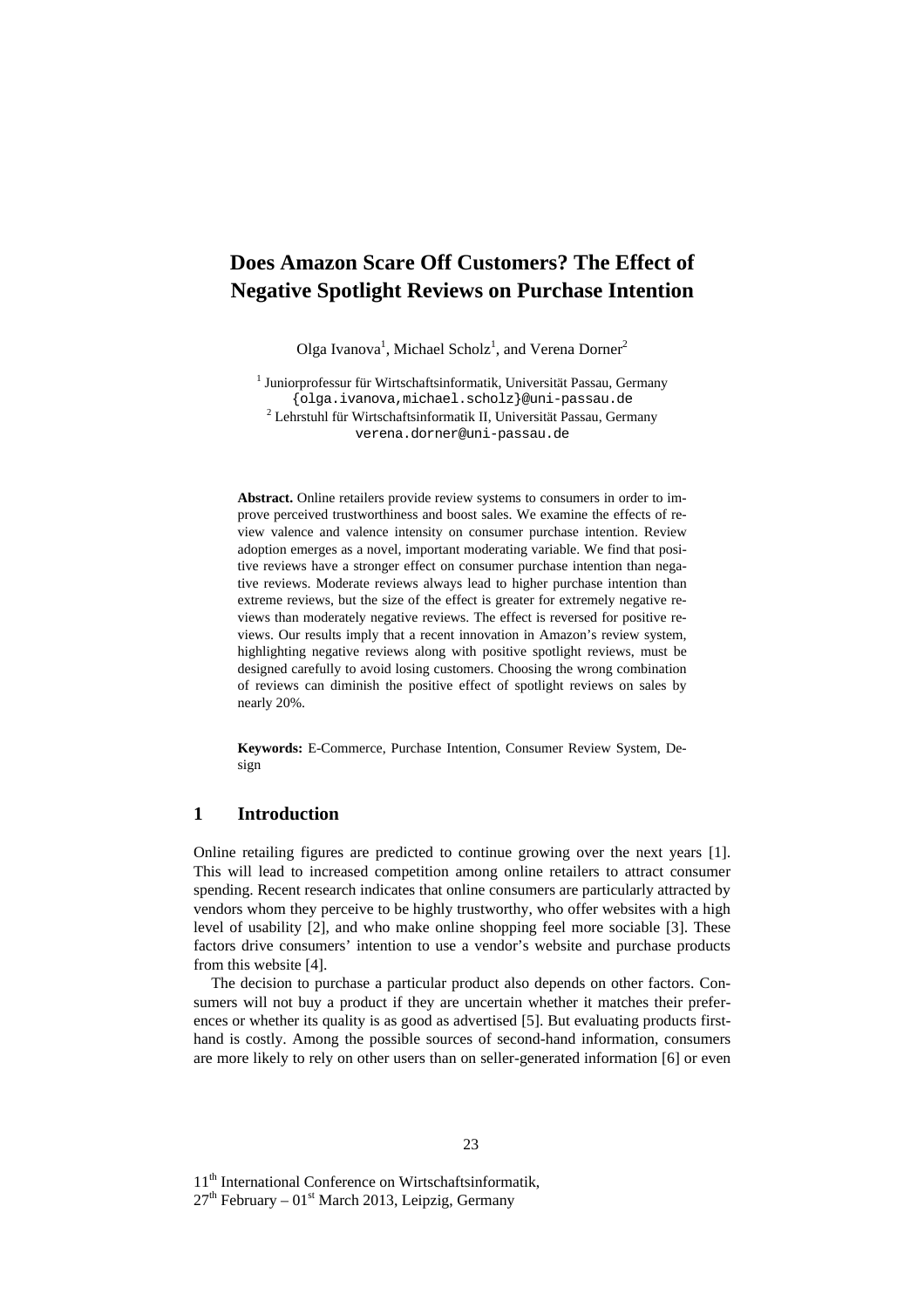third-party experts [7]. Retailers (e.g. Amazon, Walmart) thus introduced an imperfect but freely accessible substitute for first-hand product usage experience: consumer-generated reviews. Consumer review systems have indeed become extremely popular, and have been found to affect the sales of a variety of products [8-10].

The growing popularity of consumer review systems has, however, raised new issues. Consumers need to navigate increasingly large numbers of reviews to find those that are most relevant (or "helpful") for product evaluation. Website designers are challenged to improve review system usability. In this context, one important feature is the "spotlight review" (e.g. Amazon). The most helpful positive review is displayed prominently near the top of each product's review page (Fig. 1). Spotlight reviews reduce search and evaluation costs within the review system, since consumers are automatically presented with the review most likely to be of use for product evaluation. Results by [11] show that the impact of (positive) Amazon spotlight reviews on sales rank is indeed larger than the impact of other reviews. Recently, Amazon added the most helpful negative review for the product and now shows these two reviews side-by-side to prospective buyers.



**Fig. 1.** Amazon spotlight reviews

Although presenting mixed spotlight reviews might be a good idea in the long term with a view to improving the review system's perceived neutrality and trustworthiness, it might also have rather unpleasant effects (at least in the short term) on sales. If highlighting positive reviews increases sales, highlighting negative reviews may lead to a corresponding decrease in sales. The drop in sales could be even larger than expected, since consumers are known to rely more heavily on negative reviews than on positive reviews [12-14].

Whether reviews lead to a noticeable change in consumer (purchasing) behavior also depends on the propensity of readers to include information proffered in a review into their purchasing decision, which we refer to as "review adoption". Our study is,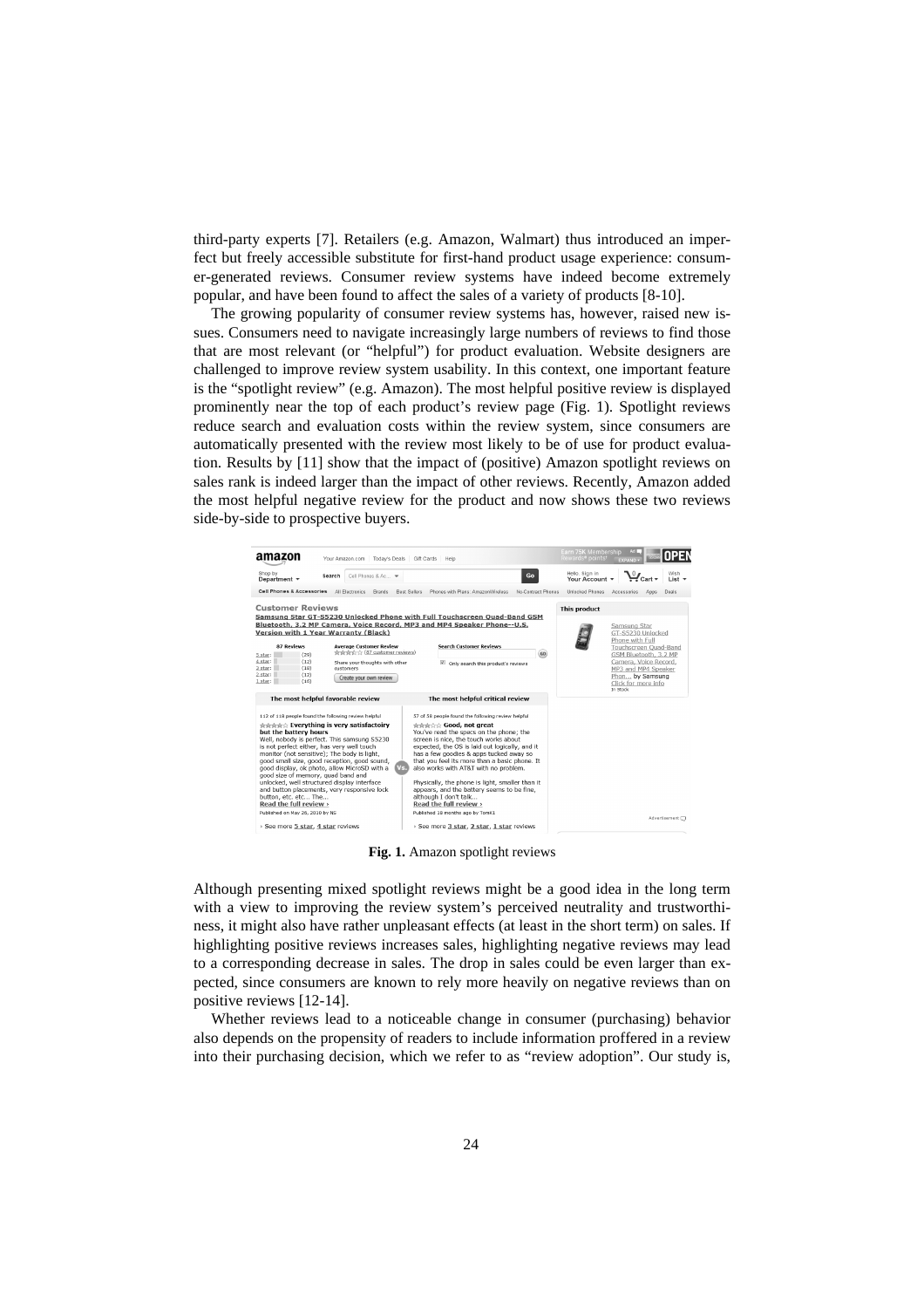to the best of our knowledge, the first to measure the moderating effect of review adoption on purchase intention. We find that review adoption indeed plays a crucial role. We also explain why certain combinations of positive and negative reviews have a less negative effect on purchase intention than others and present an optimal configuration for mixed spotlight reviews.

The remainder of the paper is organized as follows. In section 2, we summarize previous research on the effect of review valence and valence intensity on purchase intention, and the moderating effect of review adoption. Section 3 describes our treatments, the experimental set-up and our sample. In section 4, we present the results of our data analysis. Finally, we discuss the findings and limitations of our study in section 5.

## **2 Theoretical Foundations and Research Model**

Previous research indicates that review valence and valence intensity are the most salient review features for explaining sales success (e.g. [9], [15-16]). Review valence refers to positive or negative evaluation of a product or service [17]. Valence intensity describes the strength with which the opinion is voiced in the review [18]. Both valence and valence intensity determine review diagnosticity [19]. Highly diagnostic reviews make it easy for readers to assign the reviewed product to precisely one cognitive category, for instance "bad quality" [20]. They reduce product uncertainty by a greater degree than reviews with low levels of diagnosticity. Hence, readers are more likely to include a review with a high level of diagnosticity into their decision-making process. To account for the fact that some readers are generally more likely than others to adopt third-party opinions [21], we introduce a moderating variable in subsection 2.3. Previous research on the effects of valence and valence intensity on purchase intention is discussed in the following two subsections.

#### **2.1 Valence of Online Consumer Reviews**

Ghose and Ipeirotis noted that the average customer rating had a significant effect on the sales rank of audio and video players [9]. The average rating also influenced digital cameras' sales ranks [22] and books' sales ranks on Amazon [8],[11],[23]. Several studies on the effect of valence on purchase intention found that negative reviews had a greater influence on purchase intention or sales than positive reviews [12],[24-25].

Herr et al. showed that highly diagnostic product information is significantly more likely to be recalled than low-level diagnostic information, especially if the former is negative [14]. This finding is explained by the *brilliant-but-cruel* hypothesis, or *negativity bias*, which states that negative evaluators are assumed to be more intelligent and perceptive and their opinions are therefore accorded greater importance than positive ones [13].

Another reason why online consumers may be more inclined to believe negative reviews is put forward by [8]: consumers may expect a higher percentage of positive review to be fraudulent than of negative reviews. If consumers perceive such a "ma-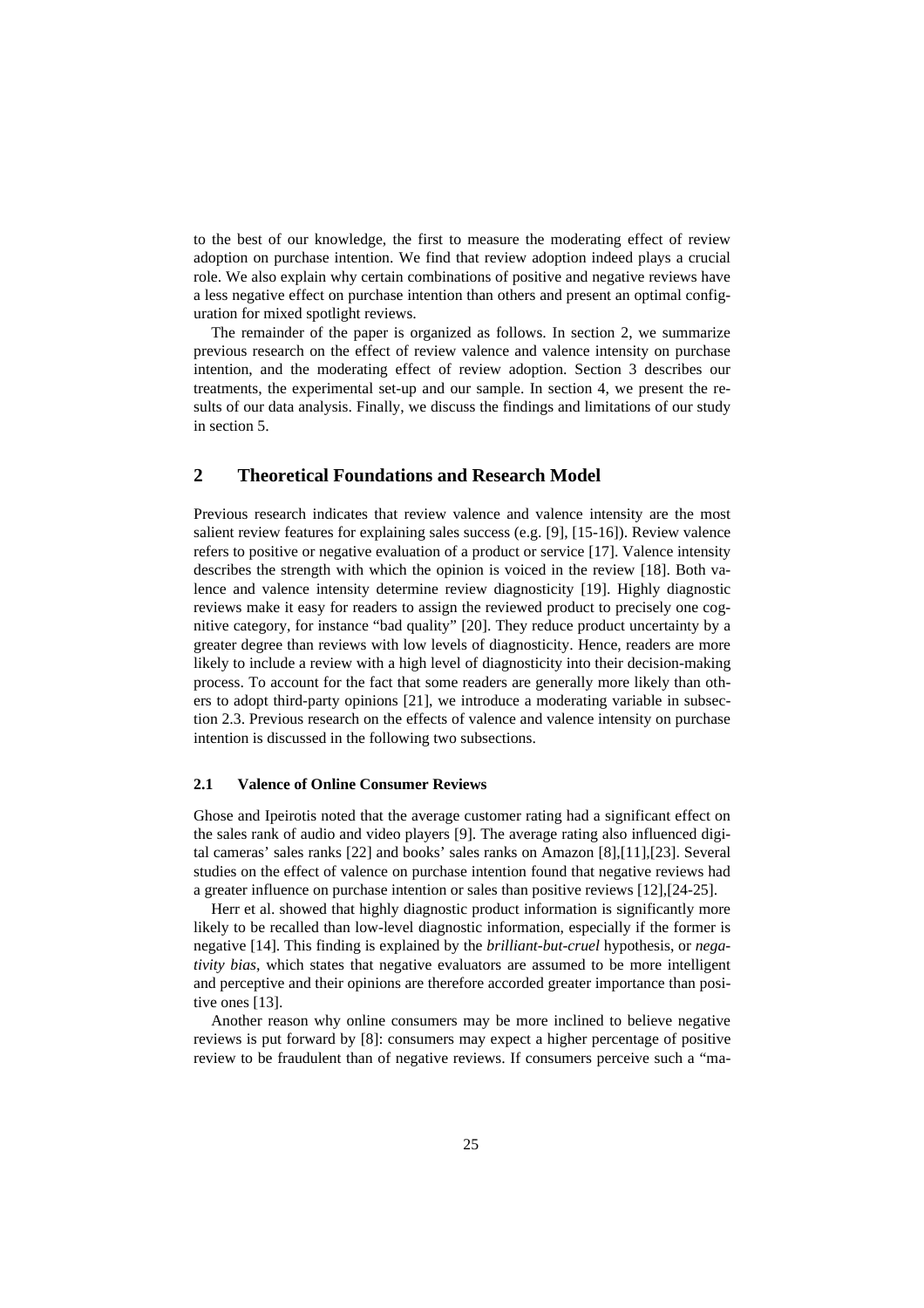nipulation bias" in positive reviews, these reviews are no longer useful for reducing product uncertainty [26].

If prospective customers view the purchase from a gains perspective and try to minimize the risk involved in the purchase [27], they may also be more likely to be influenced by negative reviews than positive reviews.

**H1:** Negative product reviews have a stronger effect on consumer purchase intention than positive product reviews.

#### **2.2 Valence Intensity of Online Consumer Reviews**

Extreme reviews exhibit a high level of diagnosticity: they permit the consumer to classify the reviewed product almost instantly as "good" or "bad". Indicators for high valence intensity (extremity) are, for instance, excessive use of exclamation marks, use of emotionally charged words ("fantastic", "horrifying"), and the intensity of different parts of speech, like adverbs ("hugely", "superbly") [18],[28].

Assigning category membership on the basis of moderate reviews demands a greater cognitive effort from the reader, which ought to lead to a smaller reduction in product uncertainty and lower persuasiveness. Another reason why consumers may be more likely to rely on extreme reviews rather than moderate reviews is the initial attitude towards a product. Reviews with moderate valence intensity have less impact on consumers' evaluations when their prior preferences or their commitment to product choice are neutral or negative, i.e. if initially they do not have strong interest in buying this product [29].

Pavlou and Dimoka showed that extremely negative reviews for eBay sellers had a greater impact on price premiums than extremely positive or moderate reviews [30]. Forman et al. and Ghose and Ipeirotis found that moderate online consumer reviews were considered less helpful than strong negative or positive reviews [9],[31]. Results by [19] showed that, for utilitarian goods, extreme online consumer reviews were more helpful than moderate reviews, although for experiential goods they found the opposite effect.

Previous research also examined the relationship between valence intensity and purchase intention. Extremely negative book reviews were found to have a greater effect on consumer purchase intention than extremely positive reviews, indicating that (extremely) negative recommendations draw more attention than strong positive recommendations [32-33].

**H2:** Extreme reviews will have a greater effect on buying intentions than moderate reviews.

#### **2.3 The Moderating Effect of Review Adoption**

Online reviews are a means of virtual knowledge transfer in the sense that consumers learn about (perceived) product quality from other consumers' opinions and experiences. How much they learn depends on how willing they are to adopt other consumers' opinions. Attribution theory suggests that readers of (largely anonymous) reviews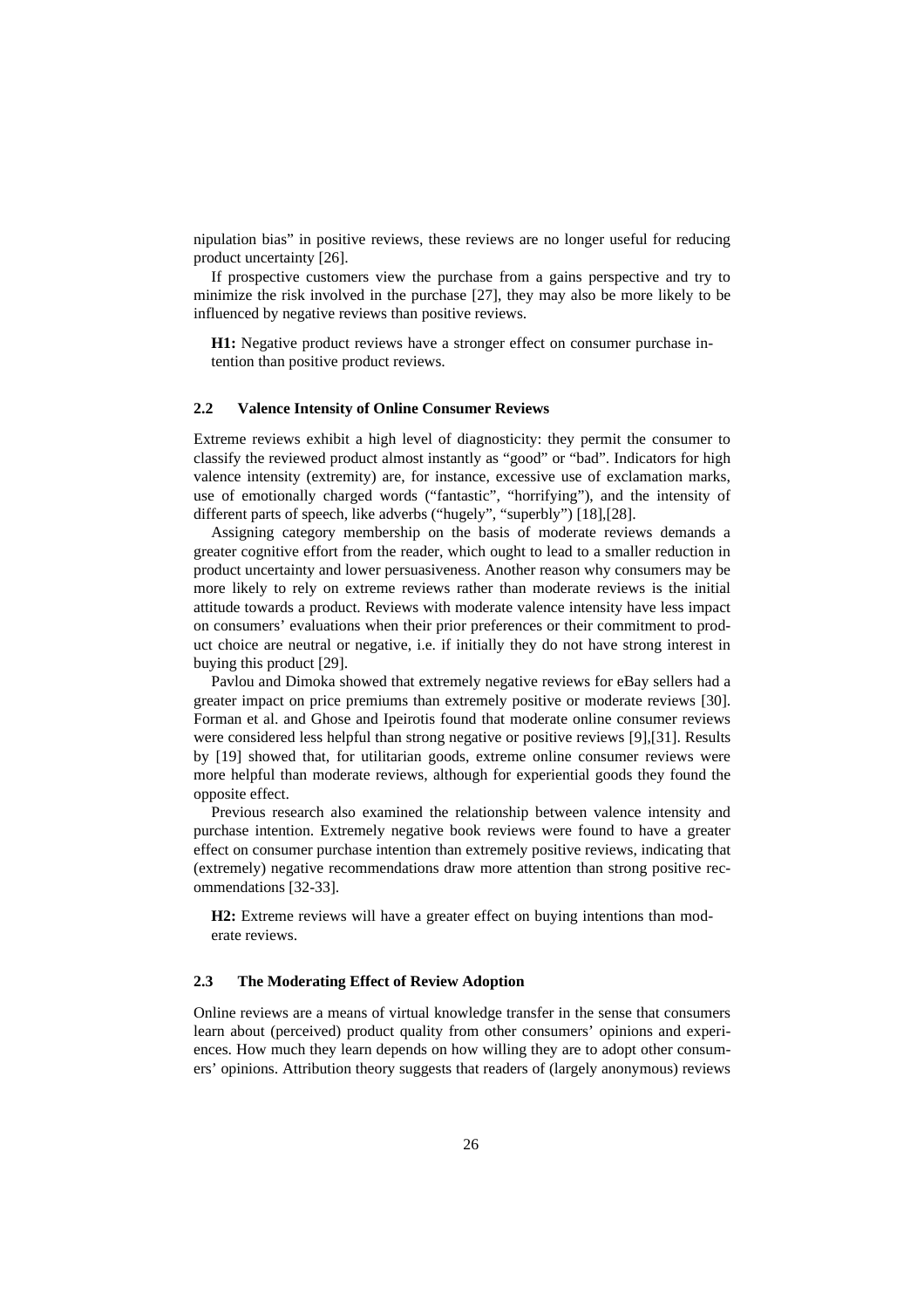try to infer from review content to which extent their preferences overlap with the reviewer's preferences [34].

Other determinants of review adoption, apart from review-related features like the reviewer's preferences, are the reader's personal characteristics. For one, individual product-related preferences dictate whether a particular review is suitable for adoption. Second, some readers are generally more likely to adopt other people's opinions than others (e.g. [21]). Bailey found that consumers who are more susceptible to third-party influence perceived review websites to be more important for the purchasing process [35]. Recent research showed that this tendency influenced the intention of travelers to follow advice obtained in a travel community [36].

This suggests that review adoption moderates the effect of review valence and valence intensity on consumer purchase intention.

**H3a:** The effect of review valence on purchase intention will increase if review adoption is high.

**H3b:** The effect of review valence intensity on purchase intention will increase if review adoption is high.



**Fig. 2**: Research model

### **3 Research Methodology**

#### **3.1 Treatments**

We conducted a between-subject laboratory experiment with 170 participants to test our hypotheses. Based on valence and valence intensity, we designed four treatments and chose four reviews accordingly: moderately positive (MP), extremely positive (EP), moderately negative (MN) and extremely negative (EN). Each participant was randomly assigned to one of these treatments.

For each treatment, we selected a review which fitted treatment valence and valence intensity. In a first step, we manually selected 10 reviews from Amazon.com. Valence was determined on the basis of the overall "star" rating (5 or 4 stars for "positive" and 1 or 2 stars for "negative"). Valence intensity was determined based on the usage of intense language in the review (see subsection 2.2 for examples).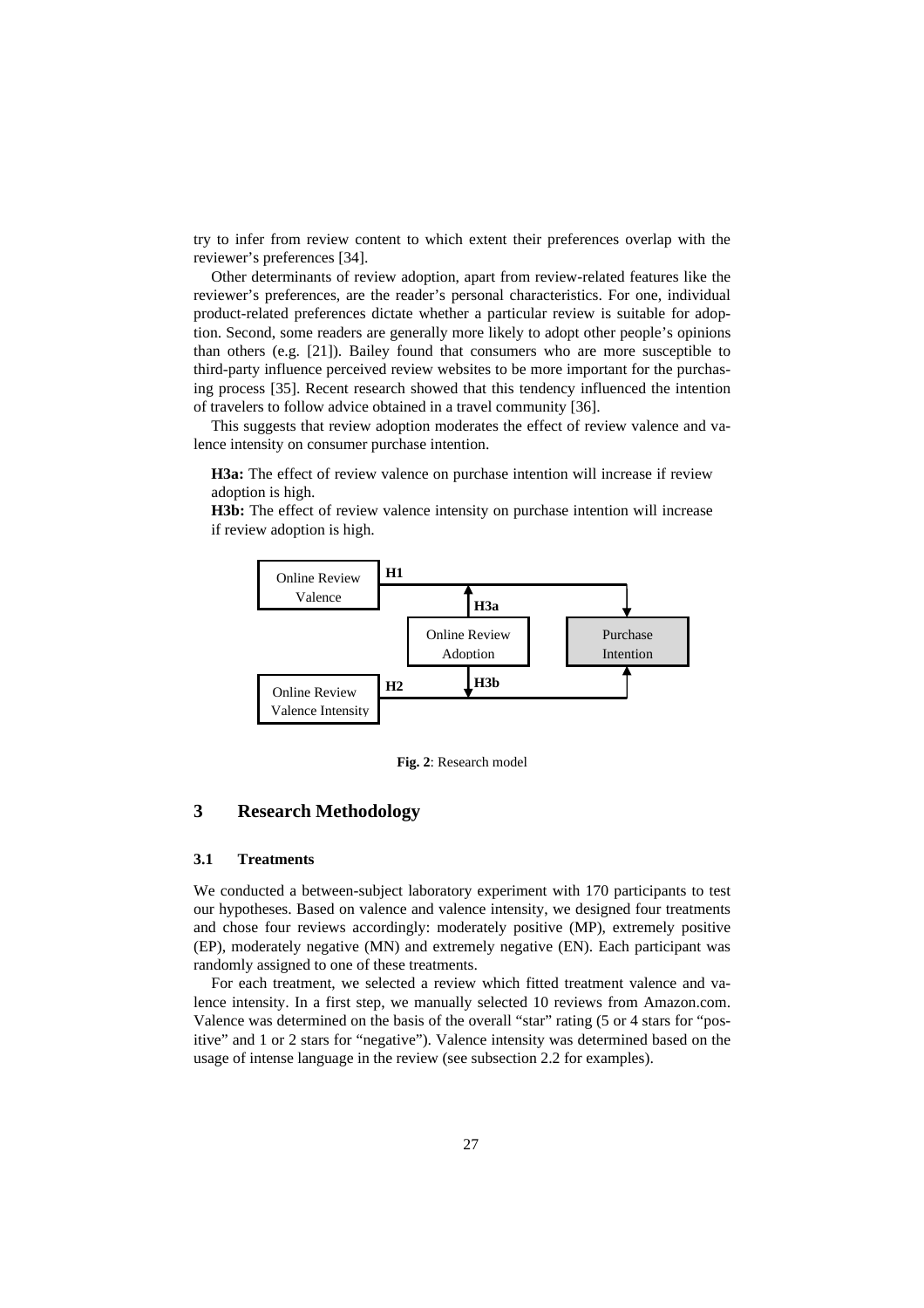In the second step, we carried out a pretest with 24 participants who evaluated these 10 reviews with regard to their valence and valence intensity. We then chose the 4 reviews that fitted our experimental conditions best.

The object of all selected reviews is the smartphone "Samsung Star 5230". We decided to use this product because i) our sample (young with academic background) was likely to be familiar with the product category, ii) it has attracted a sufficient number of reviews for our purposes and iii) it has attracted both positive and negative as well as moderate and extreme reviews.

We controlled for a number of factors that might influence reader reactions to a review. First, we made sure that the reviews focussed on the same product features, and that the features could be assumed to be reasonably relevant to most smartphone buyers. We selected reviews discussing screen, battery time, widgets, camera resolution and internet capabilities. Second, we chose reviews of approximately the same length: each review consisted of 246-270 words. Moderate reviews were characterized by significantly less personal and possessive pronouns (PM=1.9%, NM=1.5%) and exclamation marks (PE=20, NE=16) than extreme reviews (pronouns: PE=4.9%, NE=5.2%; exclamation marks: PM=2, NM=2).

#### **3.2 Experimental Procedure**

The participants first read a brief description of the smartphone. In order to avoid introducing design or brand bias, we anonymized the description and showed no pictures to the participants. Each participant was then asked to reveal her initial purchase intention for the smartphone. Next, the participants were shown the treatments (i.e. the reviews) and asked to read them carefully. We then asked the participants to state their propensity to adopt the review and, again, their purchase intention. Finally, we inquired about their opinions on review valence and valence intensity to check whether they had interpreted the treatment correctly.

The dependent variable, purchase intention, was measured with a single item on a seven-point-scale from "-3", extremely unlikely, to "3", extremely likely. The moderating variable, review adoption, was measured on a seven-point scale with the following four items (Table 1). The scale is highly reliable (Cronbach's  $\alpha=0.89$ ).

We measured the participants' perceptions of review valence and valence intensity on two seven-point semantic differential scales (valence: -3="negative", 3="positive"; valence intensity: -3="extreme", 3="moderate").

| <b>Item</b>   |                                                          | <b>Adapted from</b>  |  |
|---------------|----------------------------------------------------------|----------------------|--|
|               | The review will crucially affect my decision to purchase | Jeon & Park (2003)   |  |
|               | or not to purchase the smartphone.                       |                      |  |
|               | I will refer to this review in my purchase decision.     | Jeon & Park $(2003)$ |  |
| $\mathcal{F}$ | The review will make it easier for me to decide whether  | Cheung et al. (2009) |  |
|               | to purchase or not to purchase the smartphone.           |                      |  |
|               | I will rely on the review to make a purchase decision.   | Cheung et al. (2009) |  |

**Table 1.** Items for review adoption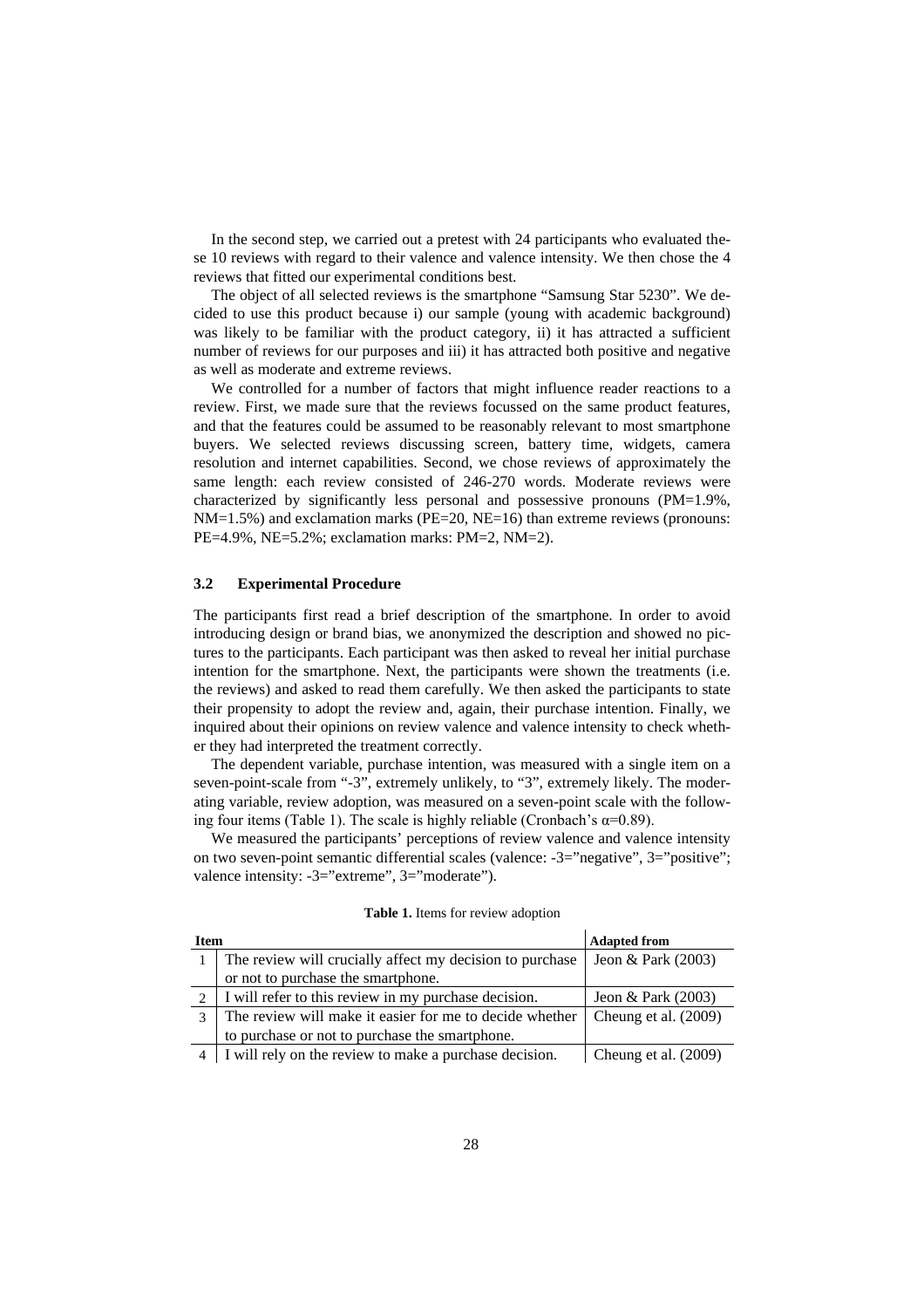#### **3.3 Sample**

Participants were nearly evenly distributed across the four treatment conditions (see Table 2). The participants were between 20 and 40 years of age; 65% were female. A total of 78% were students whilst 18% were currently employed. More than half the participants (61%) used a smartphone in everyday life. Although they frequently consulted online consumer reviews to make purchase decisions, they did not write reviews themselves. One-way ANOVA tests revealed no differences for either the demographic or the review-related variables.

|                     | <b>Extremely</b><br>positive | Moderately<br>positive | <b>Extremely</b><br>negative | Moderately<br>negative |       | Sig.  |
|---------------------|------------------------------|------------------------|------------------------------|------------------------|-------|-------|
| Sample size         | 43                           | 45                     | 40                           | 42                     |       |       |
| Reading<br>reviews* | 3.21(0.833)                  | 3.18(0.614)            | 3.33(0.694)                  | 3.36(0.656)            | 0.658 | 0.579 |
| Writing<br>reviews* | 1.47(0.667)                  | 1.60(0.720)            | 1.48(0.679)                  | 1.52(0.740)            | 0.336 | 0.799 |

**Table 2.** Descriptive statistics of our sample

*\* (from 1="never" to 4="very often")*

#### **4 Data Analysis and Results**

#### **4.1 Data Analysis**

We first conducted manipulation checks to examine whether the participants had interpreted the reviews' valence and valence intensity as we had intended. One-way ANOVA tests showed that the manipulation was successful (MEP=6.5, MMP=5.6, MEN=1.2; MMN=2.2, F=486.628, p<0.001).

Since our dependent variable is measured on an ordinal scale, we chose ordered logit regression for testing our hypotheses.

We measured the effects of valence and valence intensity on purchase intention with two dummy variables. The first dummy variable accounts for review valence,  $-1$ symbolizing negative and +1 positive reviews. The second dummy variable contrasts reviews with extreme (-1) and moderate (+1) valence intensity. Review adoption was measured on a seven-point scale. We standardized all independent variables to make their estimates comparable. Our model, including all interaction effects, is summarized by the following equation.

PurchaseIntention

 $= \alpha + \beta_1$ Valence +  $\beta_2$ ValenceIntensity +  $\beta_3$ ReviewAdoption  $+\beta_4$ Valence × ValenceIntensity +  $\beta_5$ ReviewAdoption

(1)

 $\times$  Valence +  $\beta_6$  Review Adoption  $\times$  Valence Intensity

 $+ \beta_7$ ReviewAdoption  $\times$  Valence  $\times$  ValenceIntensity +  $\varepsilon$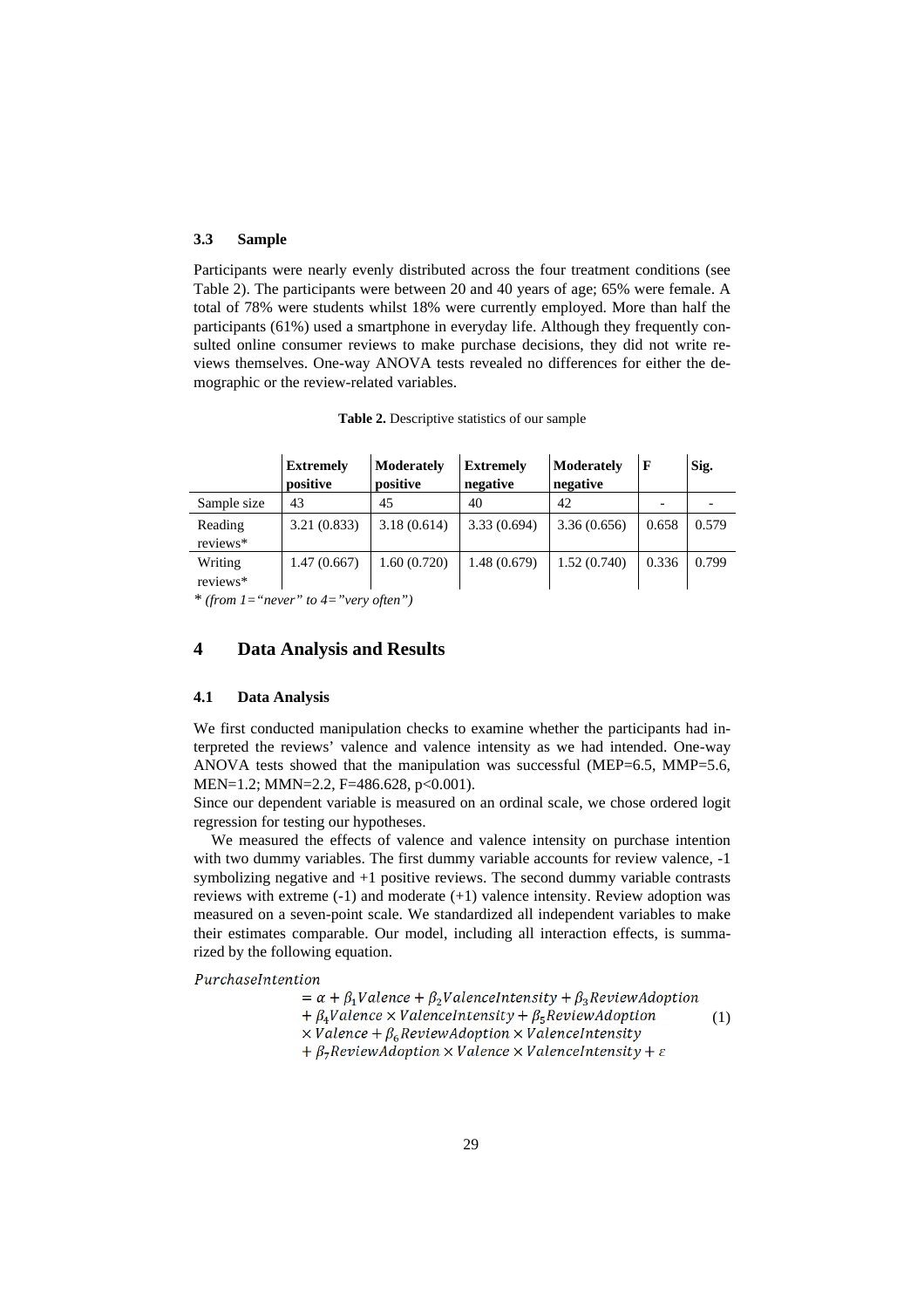#### **4.2 Results**

Our regression analysis indicates an outstanding fit with a highly significant likelihood ratio (p<0.001) and Nagelkerke's R-square value of 0.483 (Table 3). Variance inflation factors of at most 1.06 indicate absence of multicollinearity. Valence has the strongest effect on purchase intention, followed by the interaction effect between review adoption and valence. The interaction between valence and valence intensity does not contribute to explaining purchase intention. Although it is nearly significant, the confidence interval reveals that the effect's direction cannot be ascertained.

| <b>Independent Variable</b>                      | <b>Estimate</b> | Std.  | <b>Conf.</b> Interval |       | Sig.    |
|--------------------------------------------------|-----------------|-------|-----------------------|-------|---------|
|                                                  |                 | Err.  | 2.5%                  | 97.5% |         |
| Valence                                          | 1.478           | 0.180 | 1.135                 | 1.840 | < 0.001 |
| Valence Intensity                                | 0.390           | 0.146 | 0.105                 | 0.679 | 0.008   |
| Valence x Valence Intensity                      | $-0.240$        | 0.146 | $-0.527$              | 0.046 | 0.103   |
| Review Adoption                                  | 0.204           | 0.157 | $-0.101$              | 0.515 | 0.194   |
| Review Adoption x Valence                        | 0.829           | 0.161 | 0.517                 | 1.149 | < 0.001 |
| Review Adoption x Valence<br>Intensity           | 0.152           | 0.150 | $-0.140$              | 0.451 | 0.311   |
| Review Adoption x Valence<br>x Valence Intensity | $-0.095$        | 0.151 | $-0.393$              | 0.199 | 0.530   |
| Log-Likelihood                                   |                 |       | $-248.055***$         |       |         |
| Nagelkerke's $R^2$                               |                 |       | 0.483                 |       |         |

**Table 3.** Results of ordered logit regression analysis

The positive estimate for valence indicates that positive reviews have a greater influence on purchase intention than negative reviews. We also found that moderate reviews have a stronger effect on purchase intention than extreme reviews.

Before we can continue to interpret our regression results, we need to put them into relation with the participants' initial purchase intention, which we measured prior to the treatments. Initial purchase intention was slightly negative, with an average value of -1.38 (SD=1.40). Figure 3 shows that positive reviews lead to a greater change of the initial purchase intention (indicated by the black horizontal line) than negative reviews. Hypothesis 1 is not supported.

An interesting finding illustrated in Figure 3 is the fact that moderately negative reviews have virtually no effect on purchase intention. In contrast, extremely negative reviews significantly decrease the intention to purchase. Positive reviews significantly change purchase intention regardless of valence intensity. The effect is greater, however, for moderately positive reviews. Hence, hypothesis 2 is supported for negative reviews only.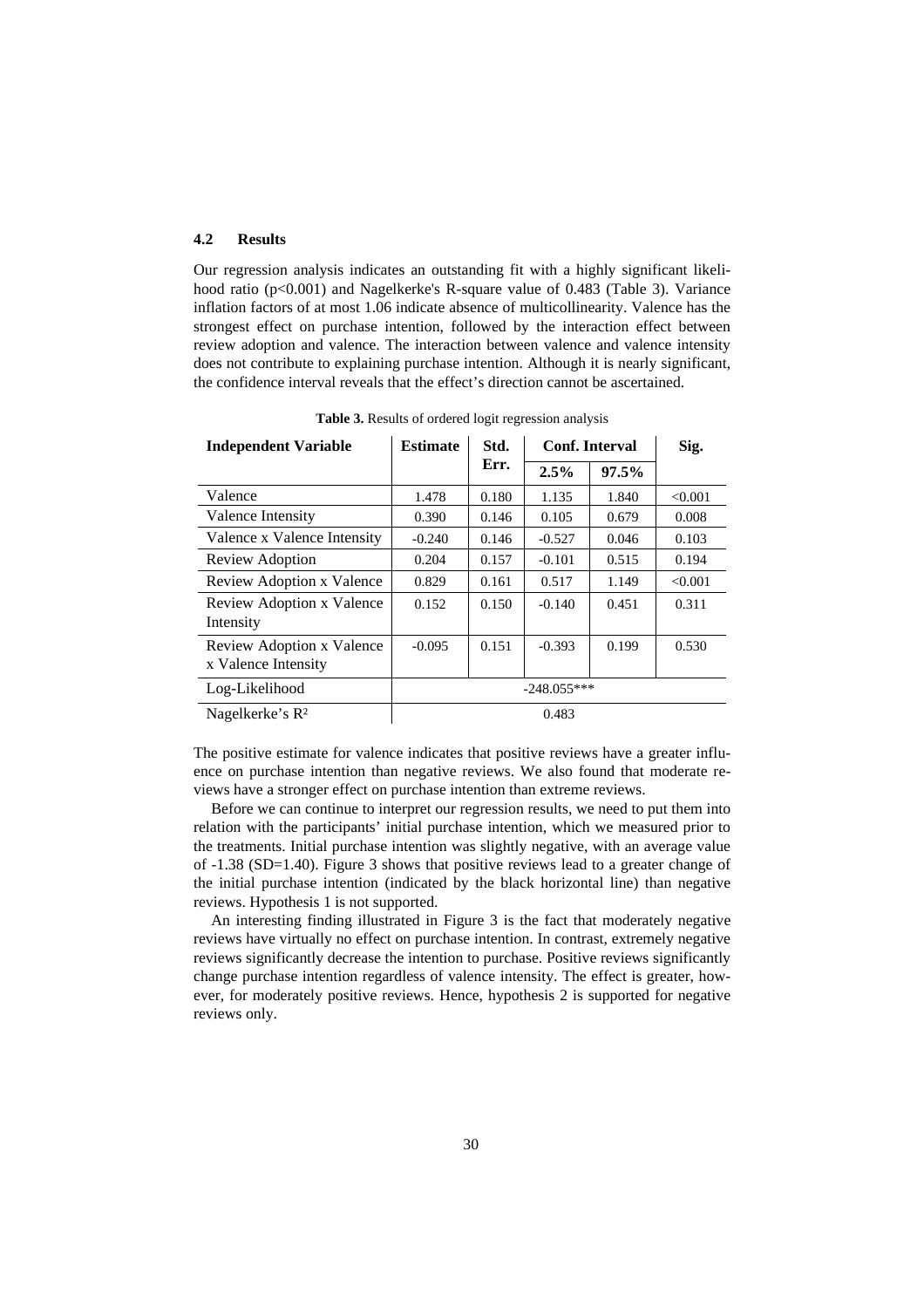

**Fig. 3.** Impact of review valence and valence intensity on purchase intention

In H3a, we suggested that the relationship between review valence and purchase intention is moderated by review adoption. Our regression results strongly support this hypothesis. Figure 4 shows the interaction effect of valence and review adoption on purchase intention along with our participants' initial purchase intention. Our results support the intuition that reviews only affect purchase intention if adopted by the consumer. Among the adopted reviews, positive reviews have a stronger effect on purchase intention.



**Fig. 4**. Relationship between review valence and review adoption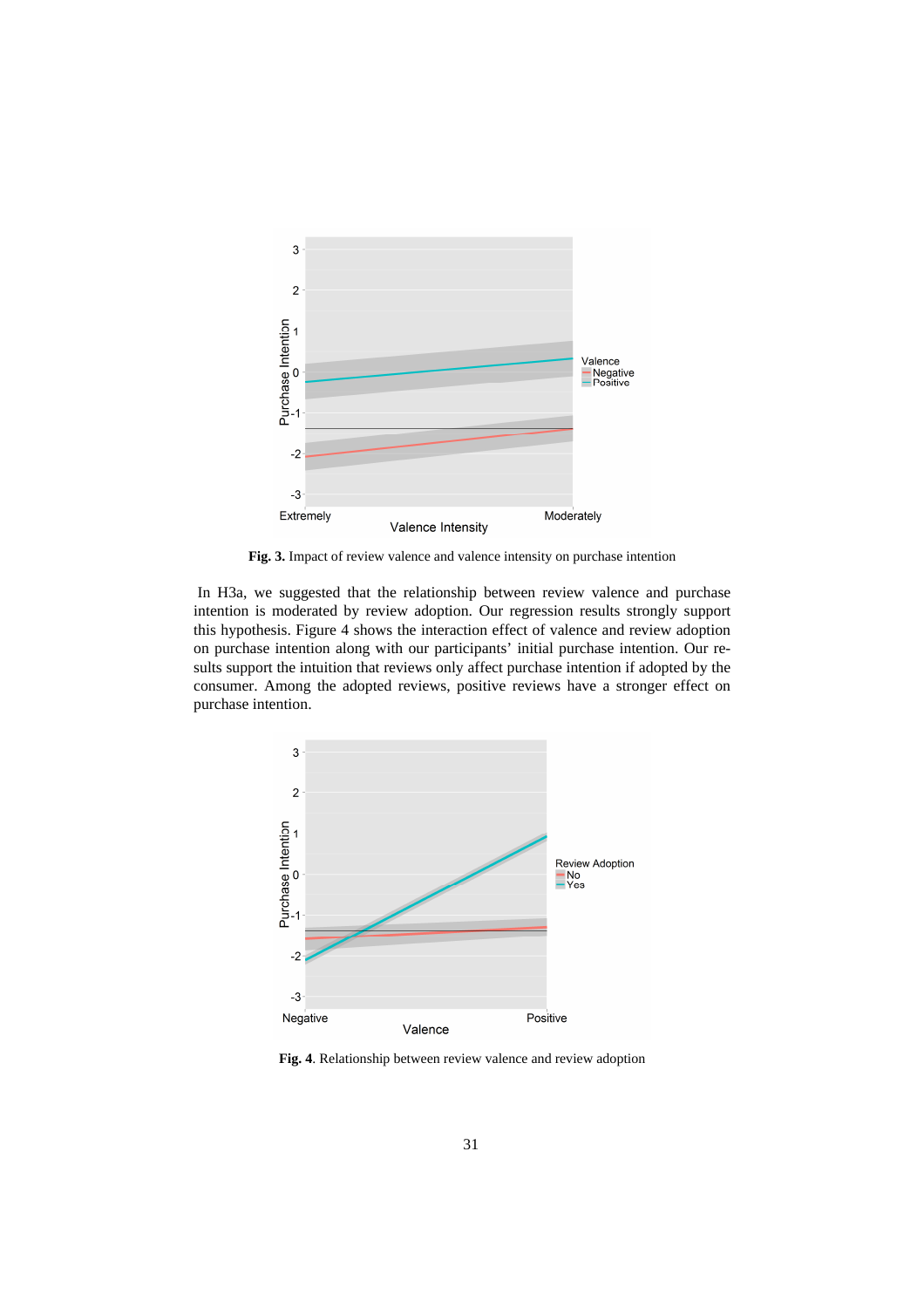The effect of valence intensity is not moderated by review adoption (Table 3). Hypothesis 3b must be rejected. So far, our results appear to indicate that highlighting a negative review alongside a positive review will not have a negative short-term effect on sales. However, this holds true only if a greater number of consumers adopt the positive review. The overall effect on sales could become negative if the number of consumers who adopt the negative review is greater.

When we compared how many of our participants had adopted the positive and negative reviews, we actually found that negative reviews  $(p=0.013)$  and moderate reviews (p=0.001) are adopted more often.

These results suggest an interesting trade-off. On the one hand, positive reviews are more influential than negative reviews, but on the other hand negative reviews are adopted more often. This lends further support to the negativity bias reported in previous studies.

The total effect of mixed "spotlight reviews" on purchase intention is unclear. It depends both on valence and valence intensity and on the propensity of consumers to adopt the presented reviews. We therefore decided to examine the total effect of mixed "spotlight reviews" in a simulation.

#### **4.3 Economic Effect of Spotlight Reviews**

We simulated 50,000 consumers presented with one negative and one positive review. Simulations were based on the initial purchase intention  $PI<sub>initial</sub>$ , the review adoption decision (RA) and the final purchase intention (PI) in our experimental data. The following equation gives the total effect after both reviews have been read:

$$
Effect = \frac{PI^{+} \cdot RA^{+} + PI^{-} \cdot RA^{-}}{2} - PI_{initial}
$$
 (2)

A positive total effect indicates that the positive review has more influence than the negative review and, in other words, sales (rank) improve. We decomposed the total effect into its positive, negative and neutral fractions to improve the interpretability of our simulation.

We estimated the proportions of all three effects for positive and negative reviews with moderate and extreme intensity respectively. In addition, we pooled all positive and negative reviews regardless of intensity to compute the effects of randomly selected moderate and extreme reviews. Table 4 summarizes our simulation results.

|                         | <b>Positive effect</b> | <b>Neutral effect</b> | <b>Negative effect</b> |
|-------------------------|------------------------|-----------------------|------------------------|
| Mod. pos. vs. mod. neg. | 89.38 %                | 7.97 %                | 2.65 %                 |
| Mod. pos. vs. ext. neg. | 84.94 %                | 6.08 %                | 8.98%                  |
| Ext. pos. vs. mod. neg. | 78.14 %                | 15.70 %               | 6.16 %                 |
| Ext. pos. vs. ext. neg. | 67.27 %                | 12.61 %               | 20.12 %                |
| Pos. vs. neg.           | 80.13 %                | 10.41 %               | 9.46 %                 |

**Table 4.** Simulation results on the economic effect of "spotlight reviews"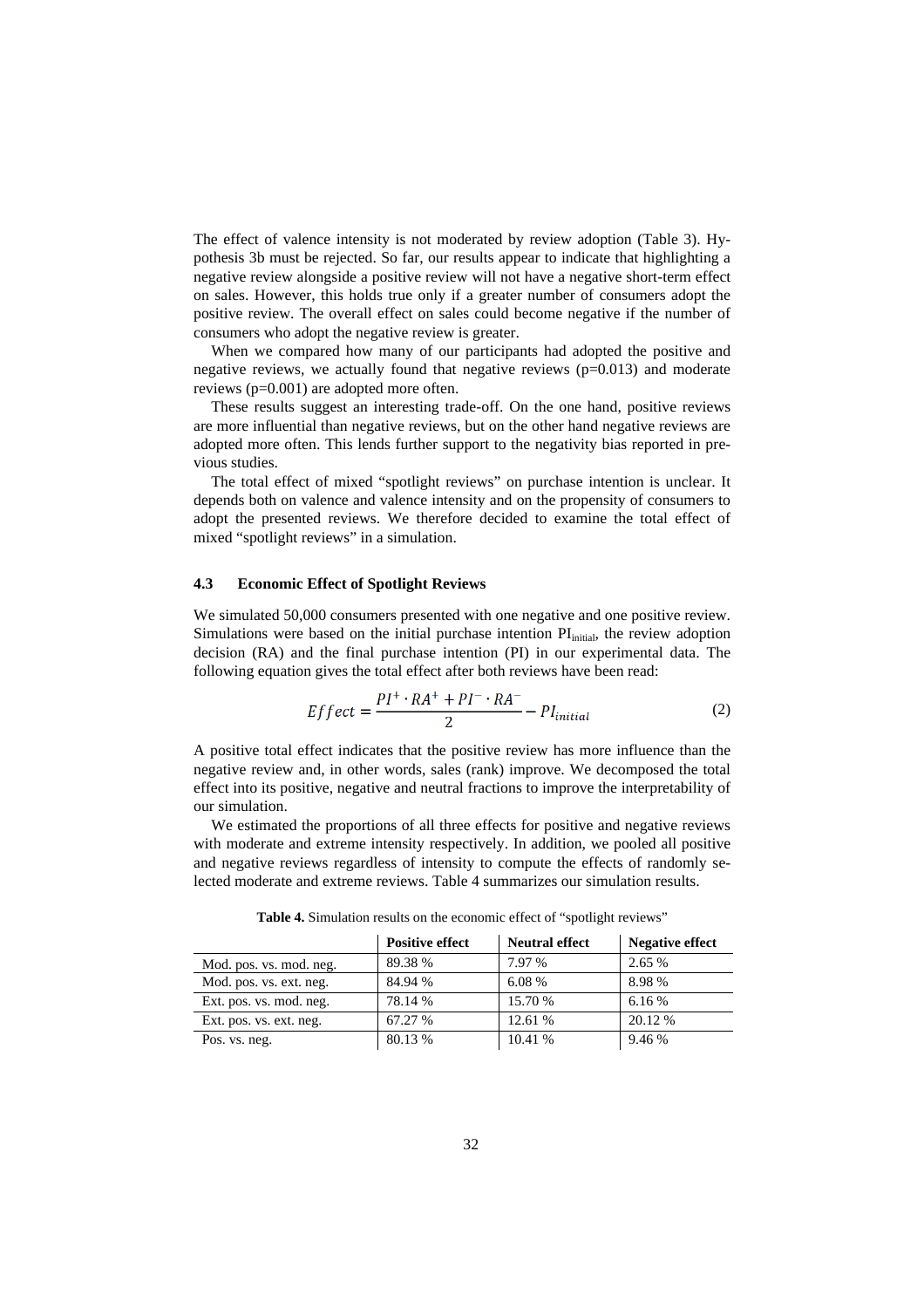Our results indicate that the combination of a moderately positive review and a moderately negative review is superior to all others. It displays the highest proportion of positively affected consumers and the lowest proportion of negatively affected consumers.

Although our experimental results showed that extremely positive reviews have a strong impact on purchase intention, we must advise against highlighting extremely positive reviews. Our simulation results reveal that extremely positive reviews are much less often adopted than moderately positive reviews. Extremely negative reviews have a noticeably stronger effect than moderately negative reviews – in particular when combined with extremely positive reviews. We advise strongly against using such a combination.

## **5 Discussion**

In this paper, we examine the influence of valence, valence intensity and review adoption on purchase intention and find a strong effect for all variables. In contrast to recent literature, our results indicate that positive reviews have a greater impact on consumers' purchase intentions than negative reviews. Although moderate reviews lead to a higher purchase intention than extreme reviews, the size of the effect is greater for extremely negative reviews than moderately negative reviews. The reverse is true for positive reviews. As expected, review adoption is an important moderating variable. Only adopted reviews have an impact on purchase intention at all, and adopted positive reviews are more influential than adopted negative reviews. We also find that consumers are more likely to adopt negative rather than positive reviews, and moderate rather than negative reviews. Our simulation results indicate that the total effect of presenting both negative and positive "spotlight reviews" is always positive, but that there is a noticeable difference between the best combination (both reviews are moderate) and the worst combination (both reviews are extreme). The positive effect is reduced by over 22%, and the negative effect increases by nearly 18%. These results contain interesting implications for both practitioners and researchers.

Online retailers such as Amazon encourage their customers to share their opinions about products. Customer reviews have emerged as an important sales driver. The major challenge for retailers now consists in balancing their review systems to meet very diverse demands. The review system's perceived trustworthiness and neutrality must be protected, it being the antecedent for all gains to be realized from consumer opinion sharing. Second, review system usability must be sufficiently good for keeping consumer search and evaluation costs at a reasonable level. Third, the review system must have an overall positive effect on sales to justify expenses incurred and, indeed, its very existence to both retailer and product manufacturers.

In this context, the case of mixed "spotlight reviews" is particularly interesting. On the one hand, highlighting a negative review decreases purchase intention. On the other hand, it most likely increases perceived neutrality and trustworthiness of the entire review system. Having examined the effect on purchase intention, we conclude that presenting mixed "spotlight reviews" is not detrimental to sales in any scenario. However, we would advise online retailers to present moderate rather than extreme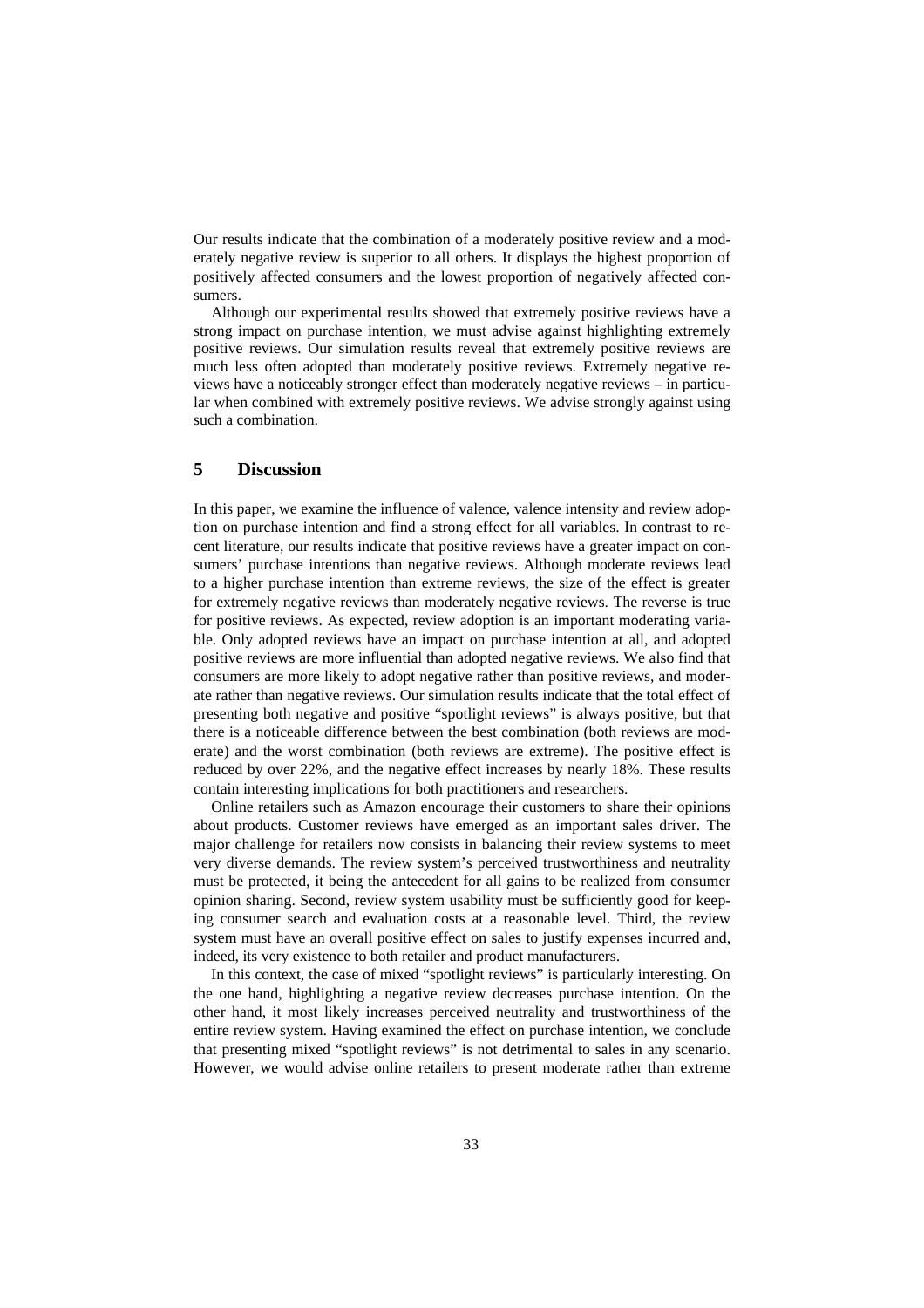reviews if they wish to maximize purchase intention. Although consumers are more likely to adopt moderate negative reviews, they have hardly any effect on purchase intention. Extremely positive reviews do have a higher impact on purchase intention than moderately positive reviews, but consumers are so unlikely to adopt extremely positive reviews that the total effect is actually smaller.

Amazon chooses "spotlight reviews" based on their helpfulness scores. Since it has not been ascertained yet whether the most helpful reviews are also the ones that are most likely to be adopted (results by [9] indicate that this might not be the case), an additional mechanism for discerning moderate and extreme reviews within the category "most helpful reviews" is required. One possible solution is tagging a small set of reviews manually and then training a support vector machine to classify these reviews into extreme and moderate ones. This, of course, is assuming that there exist a number of reviews with comparably high helpfulness scores such that consumers are indifferent which one is presented as the "spotlight review".

For future research, it is vital that the relationship between review adoption and helpfulness be examined. Intuitively, one might suppose helpfulness to be an indicator for review adoption. However, there is little evidence why consumers vote on some reviews but not on others [37]: one explanation that has been put forward is that consumers vote to express their (dis)agreement with the review opinion even if they are not deliberating the purchase of the reviewed product. No direct link between helpfulness and review adoption has been established so far. Moreover, there might even exist a voting bias. An analysis of six different product categories on Amazon shows that positive reviews have a largely higher absolute number of votes than negative reviews<sup>1</sup> – which is particularly surprising in view of the evidence in favor of the existence of a negativity bias in reviews. If consumers are generally more likely to vote for positive reviews, helpfulness cannot be used to measure review adoption.

This study presents, to the best of our knowledge, the first experiment on review adoption as a moderating variable in the relationships between valence and valence intensity and purchase intention. Most research in this area uses field data, which is subject to a number of potential biases. Recent research shows, for instance, that product descriptions reduce product uncertainty, but that this effect is moderated by the degree of vendor uncertainty [5]. Another issue is the fact that it is impossible to determine whether customers who bought an item actually read the reviews and, if so, whether the reviews were the decisive factor in their purchasing decision [19]. We decided to exclude all potential biases inherent in field data by setting up a laboratory experiment to examine the effect of valence, valence intensity and review adoption on purchase intention.

Our findings are still subject to two major limitations. First, we used only one product in our experiment. Recent studies revealed significant differences between

j

 $1$  We found the difference in the number of positive and negative votes to be highly significant across both experiential and utilitarian product categories ( $p<0.001$ ). We collected data for digital cameras (positive: 249085, negative: 71486), smartphones (positive: 351762, negative: 165086), notebooks (positive: 43879, negative: 12588), daypacks (positive: 2499, negative: 215), board games (positive: 70415, negative: 18961), eau de toilettes (positive: 29463, negative: 10182).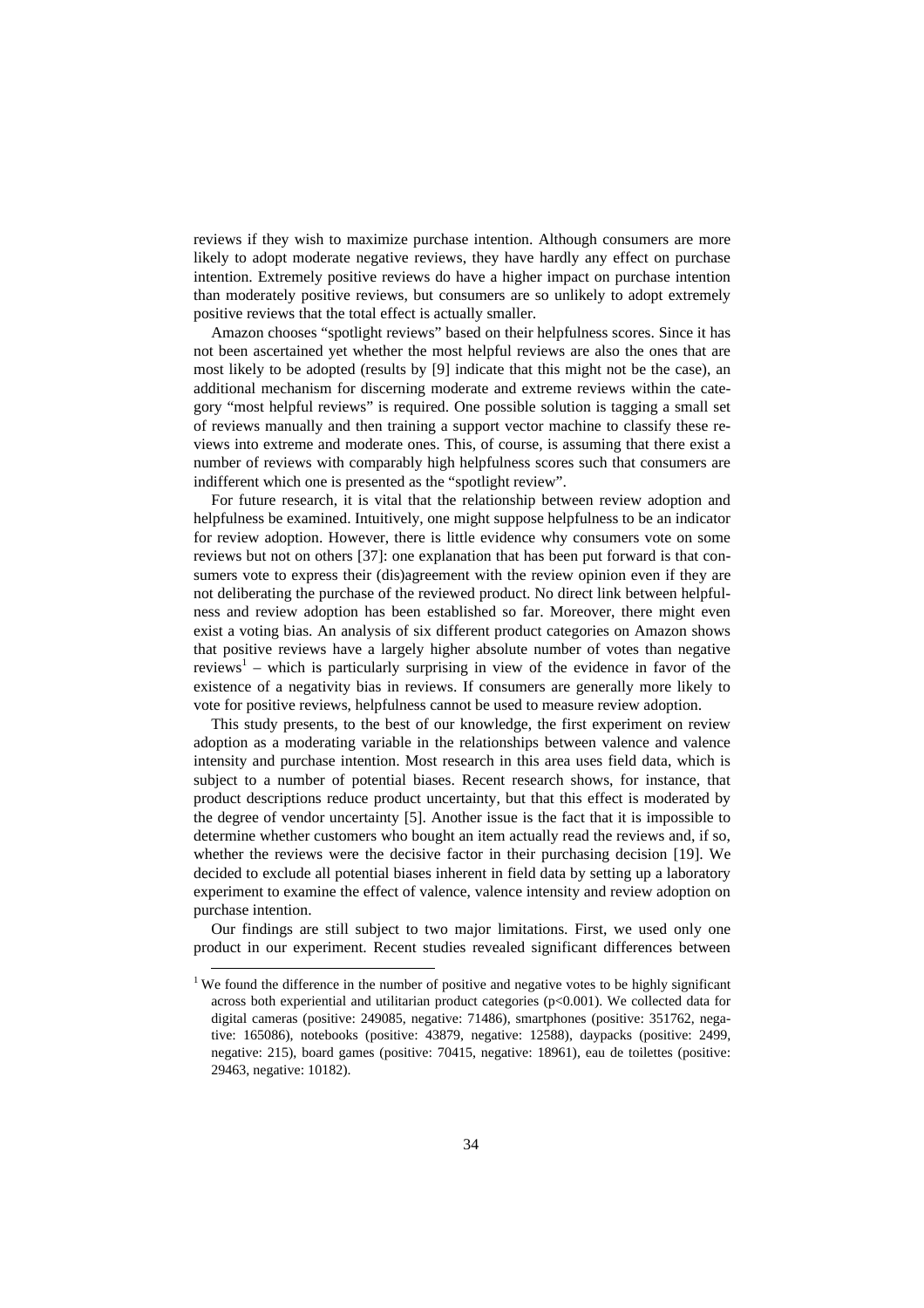reviews on products of different type and/or category, and also between readers' perceptions of reviews on different product types and categories [9],[19]. Our experimental results are very likely not generalizable to other product types and categories. Second, review adoption may also depend on product type. Our study shows that negative reviews are adopted more frequently, but that the total effect of adopted positive reviews is larger than of adopted negative reviews. We used a smartphone, which is usually classified as utilitarian product [19],[38]. Sen and Lerman examined reviews of experiential products and found, contrary to our results, no evidence for a negativity bias [39]. They drew on attribution theory to explain this surprising result. Consumers attribute the negative opinion voiced in reviews of experiential products to the reviewers' preferences and attitudes, not to product quality. This leads to decreased trust in negative reviews of experiential reviews and explains the absence of a negativity bias. Research into the moderating effects of product types and categories on review adoption is necessary to improve our understanding of online consumer behavior and derive more general guidelines on how to design online review systems.

#### **References**

- 1. Gill, M., Evans, P.F., Sehgal, V., Da Costa, M.: European Online Retail Forecast: 2011 To 2016. Online Retail Sales Growth In: Europe will Continue to Outpace Offline Growth For Years To Come. Forrester Research (2012)
- 2. Chen, Y.-H., Hsu, I.-C., Lin, C.C.: Website attributes that increase consumer purchase intention: A conjoint analysis. Journal of Business Research. 63, 1007–1014 (2010)
- 3. Kumar, N., Benbasat, I.: The Influence of Recommendations and Consumer Reviews on Evaluations of Websites. Information Systems Research. 17, 425–439 (2006)
- 4. Pavlou, P., Liang, H., Xue, Y.: Understanding and Mitigating Uncertainty in Online Exchange Relationships: A Principal-Agent Perspective. Management Information Systems Quarterly. 31 (2007)
- 5. Dimoka, A., Hong, Y., Pavlou, P.A.: On Product Uncertainty In Online Markets: Theory and Evidence. MIS Quarterly. 36, 395–426 (2012)
- 6. Bickart, B., Schindler, R.M.: Internet Forums As Influential Sources Of Consumer Information. Journal of Interactive Marketing. 15, 31–40 (2001)
- 7. Chen, Y., Xie, J.: Online Consumer Review: Word-of-Mouth as a New Element of Marketing Communication Mix. Management Science. 54, 477–491 (2008)
- 8. Chevalier, J.A., Mayzlin, D.: The Effect of Word of Mouth on Sales: Online Book Reviews. Journal of Marketing Research. 43, 345–354 (2006)
- 9. Ghose, A., Ipeirotis, P.G.: Estimating the Helpfulness and Economic Impact of Product Reviews: Mining Text and Reviewer Characteristics. IEEE Transactions on Knowledge and Data Engineering. 23, 1498–1512 (2011)
- 10. Ehrmann, T., Schmale, H.: The Hitchhiker's Guide to the Long Tail: The Influence of Online-Reviews and Product Recommendations on Book Sales - Evidence from German Online Retailing. ICIS 2008 Proceedings (2008)
- 11. Dhanasobhon, S., Chen, P.-Y., Smith, M., Chen, P.: An Analysis of the Differential Impact of Reviews and Reviewers at Amazon.com. ICIS 2007 Proceedings (2007)
- 12. Park, C., Lee, T.M.: Information direction, Website reputation and eWOM effect: A moderating role of product type. Journal of Business Research. 62, 61–67 (2009)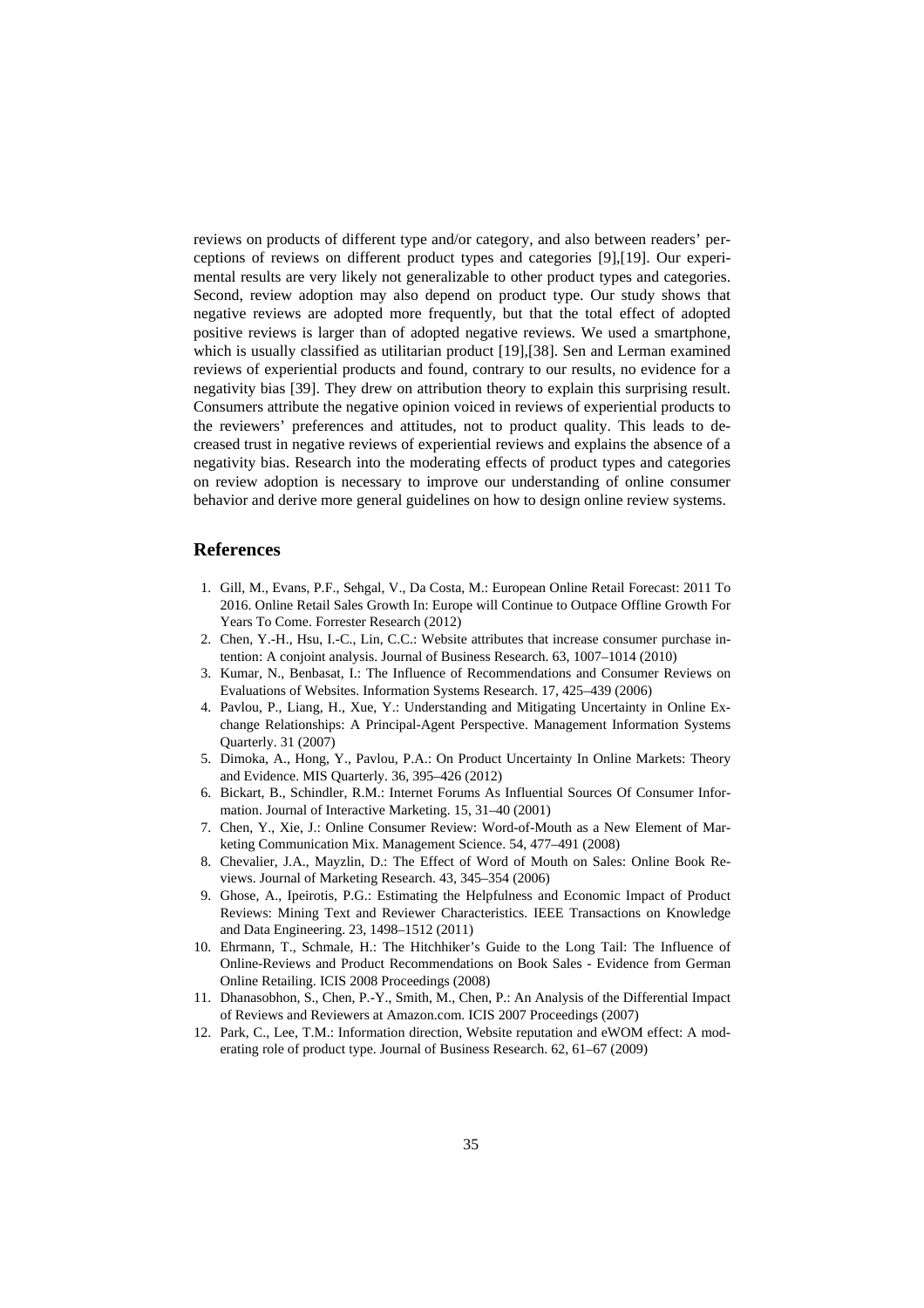- 13. Amabile, T.M.: Brilliant but cruel: Perceptions of negative evaluators. Journal of Experimental Social Psychology. 19, 146–156 (1983)
- 14. Herr, Paul M, Kardes, Frank R, Kim, J.: Effects of word-of-mouth and product-attribute information on persuasion: An accessibility-diagnosticity perspective. Journal of Consumer Research. 17, 454–462 (1991)
- 15. Chen, P.-Y., Wu, S., Yoon, J.: The Impact of Online Recommendations and Consumer Feedback on Sales. ICIS 2004 Proceedings (2004)
- 16. Cui, G., Lui, H., Guo, X.: Online Reviews as a Driver of New Product Sales. 2010 International Conference on Management of e-Commerce and e-Government. pp. 20–25. IEEE (2010)
- 17. Liu, Y.: Word of Mouth for Movies: Its Dynamics and Impact on Box Office Revenue. Journal of Marketing. 70, 74–89 (2006)
- 18. Li, J., Zhan, L.: Online Persuasion: How the Written Word Drives WOM Evidence from Consumer-Generated Product Reviews. Journal of Advertising Research. 51, 239 (2011)
- 19. Mudambi, S., Schuff, D.: What Makes a Helpful Online Review? A Study of Customer Reviews on Amazon.com. Management Information Systems Quarterly. 34, 185 – 200 (2010)
- 20. Feldman, J.M.L.J.: Self-Generated Validity and Other Effects of Measurement on Belief, Attitude, Intention and Behavior. Journal of Applied Psychology. 73, 421–435 (1988)
- 21. Bearden, W.O.N.: Measurement of Consumer Susceptibility to Interpersonal Influence. Journal of Consumer Research. 15, 473–481 (1989)
- 22. Jiang, B.-J., Wang, B.: Impact of Consumer Reviews and Ratings on Sales, Prices, and Profits: Theory and Evidence. ICIS 2008 Proceedings Paper 85 (2008)
- 23. Sun, M.: How Does the Variance of Product Ratings Matter? Management Science. 58, 696–707 (2011)
- 24. Xia, L., Bechwati, N.N.: Word Of Mouse : The Role of Cognitive Personalization in Online Consumer Reviews. Journal of Interactive Advertising. 9, 3–13 (2010)
- 25. Doh, S.-J., Hwang, J.-S.: How consumers evaluate eWOM (electronic word-of-mouth) messages. Cyberpsychology & behavior : the impact of the Internet, multimedia and virtual reality on behavior and society. 12, 193–7 (2009)
- 26. Hu, N., Bose, I., Gao, Y., Liu, L.: Manipulation in digital word-of-mouth: A reality check for book reviews. Decision Support Systems. 50, 627–635 (2011)
- 27. Daniel Kahneman, Amos Tversky: Prospect Theory: An Analysis of Decision under Risk. Econometrica. 47, 263–292 (1979)
- 28. McEwen, W.J., Greenberg, B.S.: The Effects of Message Intensity on Receiver Evaluations of Source, Message and Topic. Journal of Communication. 20, 340–350 (1970)
- 29. Ahluwalia, R., Burnkrant, R.E., Unnava, H.R.: Consumer Response to Negative Publicity: The Moderating Role of Commitment. Journal of Marketing. 37, 203–214 (2000)
- 30. Pavlou, P.A., Dimoka, A.: The Nature and Role of Feedback Text Comments in Online Marketplaces: Implications for Trust Building, Price Premiums, and Seller Differentiation. Information Systems Research. 17, 392–414 (2006)
- 31. Forman, C., Ghose, A., Wiesenfeld, B.: Examining the Relationship between Reviews and Sales: The Role of Reviewer Identity Disclosure in Electronic Markets. Information Systems Research. 19, 291–313 (2008)
- 32. Godes, D., Mayzlin, D.: Using Online Conversations to Study Word-of-Mouth Communication. Marketing Science. 23, 545–560 (2004)
- 33. Floh, Arne, Koller, Monika, Zauner, A.: The Impact Of Perceived Valence, Perceived Information Credibility And Valence Intensity Of Online Reviews On Purchase Intentions.